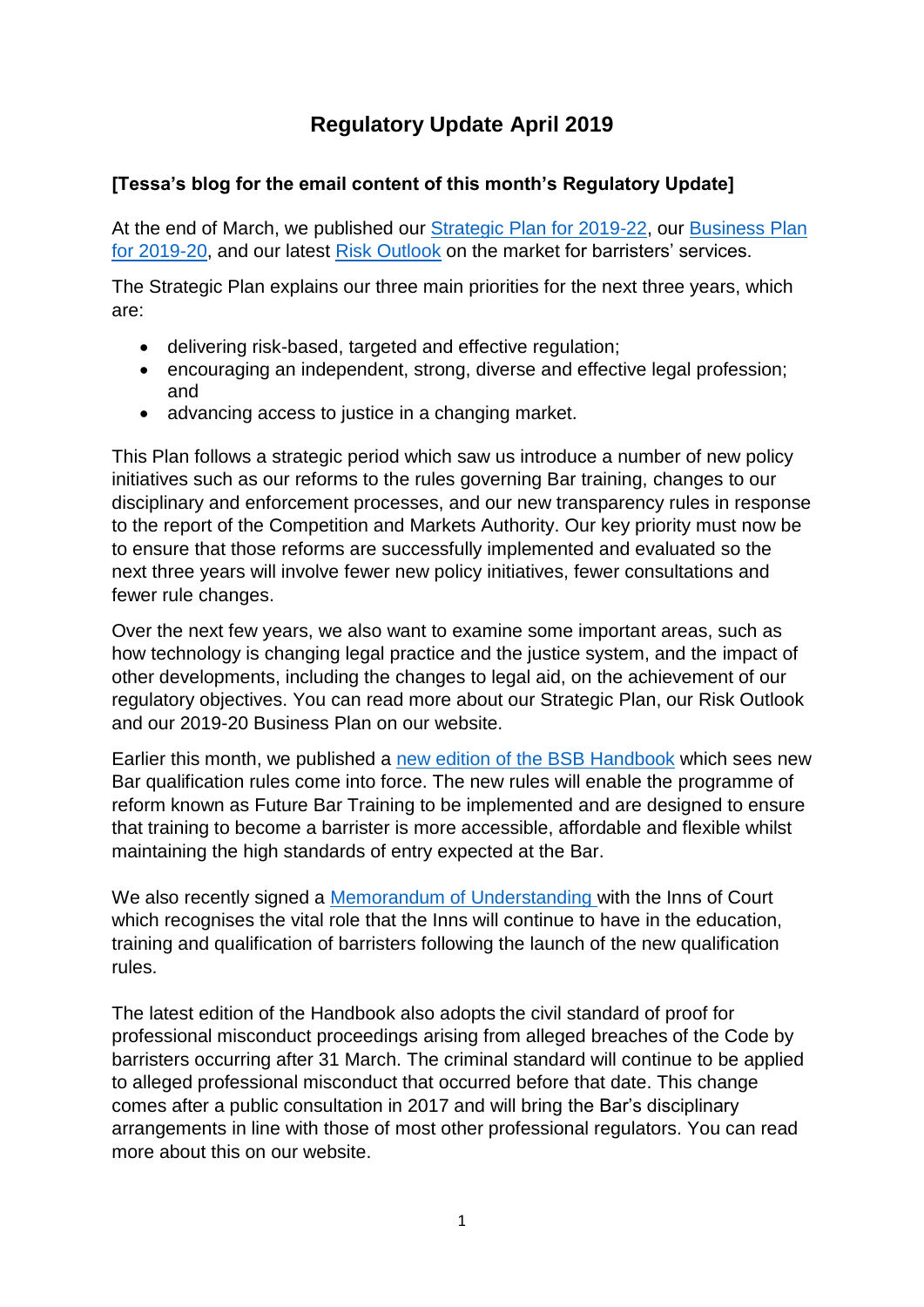## **[RU articles to appear only on the website – ie not in the email]**

### **New BSB Strategic Plan sets out regulatory priorities**

In March, we published our [Strategic Plan for 2019-22,](https://www.barstandardsboard.org.uk/media/1982191/bsb_strategic_plan_2019-22.pdf) our [Business Plan for 2019-](https://www.barstandardsboard.org.uk/media/1982219/bsb_business_plan_2019-20.pdf) [20,](https://www.barstandardsboard.org.uk/media/1982219/bsb_business_plan_2019-20.pdf) and our latest [Risk Outlook](https://www.barstandardsboard.org.uk/media/1982209/bsb_risk_outlook_2019.pdf) on the market for barristers' services.

The [2019-22 Strategic Plan](https://www.barstandardsboard.org.uk/media/1982191/bsb_strategic_plan_2019-22.pdf) follows a period which saw us introduce a number of new policy initiatives such as reforms to the rules governing Bar training, to disciplinary and enforcement processes, and new transparency rules in response to the report of the Competition and Markets Authority. As a result, our priority for the next three years will be to ensure that those reforms are successfully implemented and evaluated.

This is reflected in our three strategic aims for 2019-22 which are:

- delivering risk-based, targeted and effective regulation;
- encouraging an independent, strong, diverse and effective legal profession; and
- advancing access to justice in a changing market.

These strategic aims derive from the priority risk themes which we have identified within the market for barristers' services in our [2019 Risk Outlook.](https://www.barstandardsboard.org.uk/media/1982209/bsb_risk_outlook_2019.pdf) These are:

- working cultures and professional environment inhibit an independent, strong, diverse and effective profession;
- innovation and disruption in the legal services market offer threats and opportunities for the profession and for the public; and
- affordability and lack of legal knowledge threaten access to justice.

The [Risk Outlook](https://www.barstandardsboard.org.uk/media/1982209/bsb_risk_outlook_2019.pdf) provides the evidence for why we believe these risk themes are so significant, and why we are focusing our regulatory attention on them in the period ahead.

The [2019-20 Business Plan](https://www.barstandardsboard.org.uk/media/1982219/bsb_business_plan_2019-20.pdf) sets out in more detail our plans during the first year of the new strategic period.

#### **New edition of BSB Handbook introduces new Bar qualification rules**

This month, we published a [new edition of our Handbook](https://www.barstandardsboard.org.uk/media/1983861/bsb_handbook_april_2019.pdf) which sees [new Bar](https://www.barstandardsboard.org.uk/media-centre/press-releases-and-news/regulator-agrees-new-bar-training-rules/)  [qualification rules](https://www.barstandardsboard.org.uk/media-centre/press-releases-and-news/regulator-agrees-new-bar-training-rules/) come into force.

The new qualification rules are designed to ensure that training to become a barrister is more accessible, affordable and flexible whilst maintaining the high standards of entry expected at the Bar.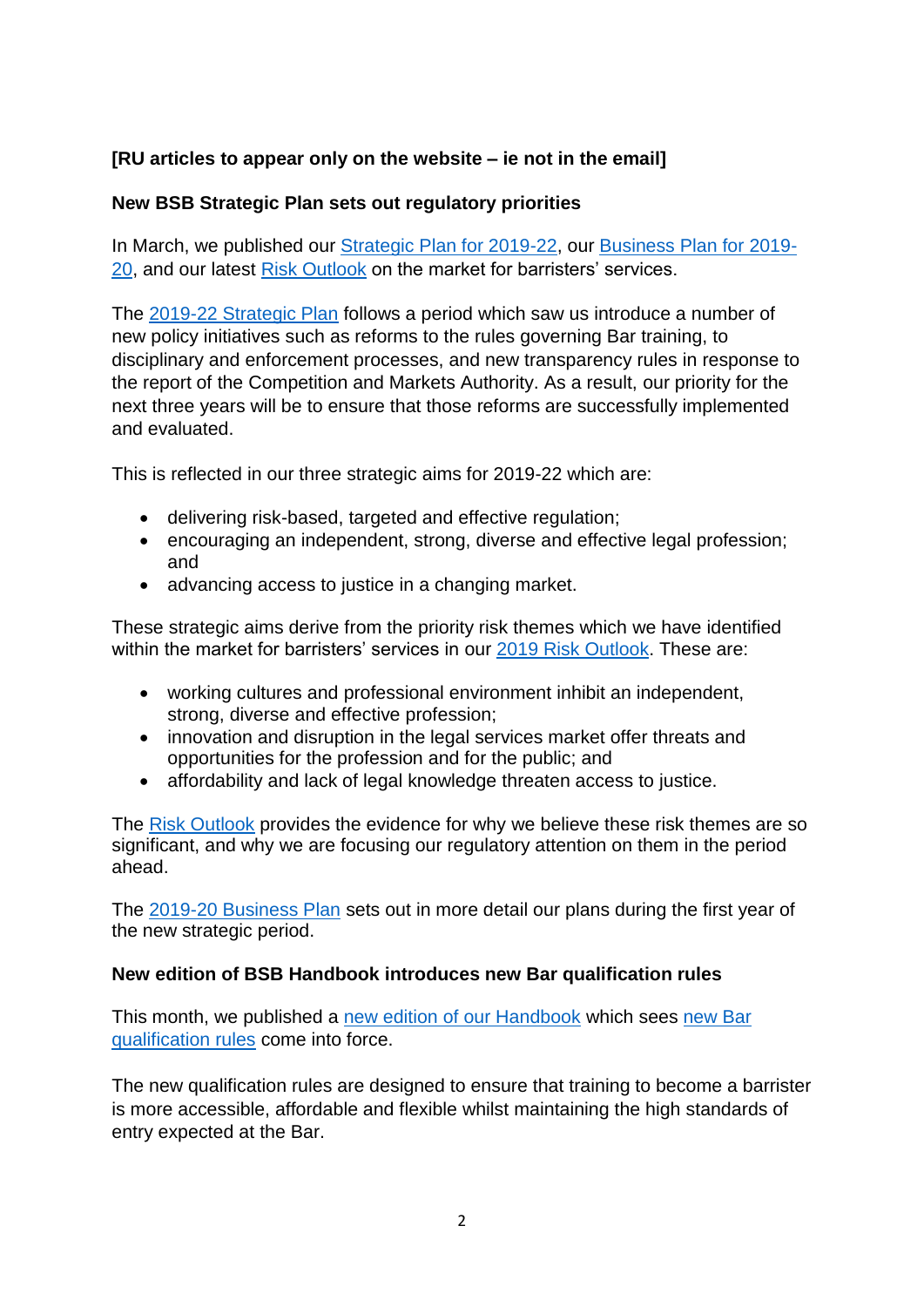We will be implementing various aspects of the new qualification rules between now and September 2021. Students currently on, or yet to complete, the Bar Professional Training Course (BPTC), and those planning to start the BPTC in September 2019, will have the opportunity to complete the course as normal, with transitional [arrangements](https://www.barstandardsboard.org.uk/qualifying-as-a-barrister/bar-training-requirements/vocational-learning-component/bptc-transitional-arrangements-statement/) in place for those who have not completed the course by Spring 2022. The final new enrolments on the BPTC in its current form will be in September 2019.

The key milestones in the implementation of the new Bar qualification rules include:

- from April 2019, organisations can apply to offer training under any of the routes to qualification permitted within the new rules. Precisely what training becomes available to prospective barristers, and when, will depend on those applying to become Authorised Education Training Organisations (AETOs);
- from September 2019, the way in which pupils are assessed will change to reflect the requirements set out in the Professional Statement for Barristers, and the minimum funding award for pupillage will increase to £18,436 per annum for pupillages in London and £15,728 per annum for pupillages outside London, taking into account the Living Wage Foundation's minimum hourly rates. The minimum pupillage funding award will increase annually in January thereafter;
- in December 2020, the first assessment for the new-look Civil Litigation centralised assessment within the vocational component of learning will begin. The Civil Litigation syllabus and examination will incorporate dispute resolution (which was previously a provider-set assessment). The exam will be split into two parts - one of which will be closed book and the other will be open book; and
- in December 2021, the first new Professional Ethics centralised assessment will take place with the BSB exam being sat during pupillage / the work-based learning component rather than during the vocational component. There will continue to be a Professional Ethics assessment during the vocational component which will be set by AETOs.

We have published a fuller version of the *implementation schedule – including those* aspects of the new rules which have come into effect with the publication of the new edition of the Handbook.

To coincide with the publication of the Bar qualification rules, we have also published a new [Bar Qualification Manual.](https://www.barstandardsboard.org.uk/qualifying-as-a-barrister/bar-training-requirements/bar-qualification-manual-index/) This provides further guidance on the new rules for students, pupils, transferring lawyers, and AETOs.

Details of the fees and charges which will apply to AETOs, which were agreed by the Board on 28 March taking into account the results of a public consultation, are also now available on [our website.](https://www.barstandardsboard.org.uk/qualifying-as-a-barrister/authorised-education-and-training-organisations,-including-pupillage-providers/)

### **Civil standard of proof to be adopted in professional misconduct proceedings for barristers**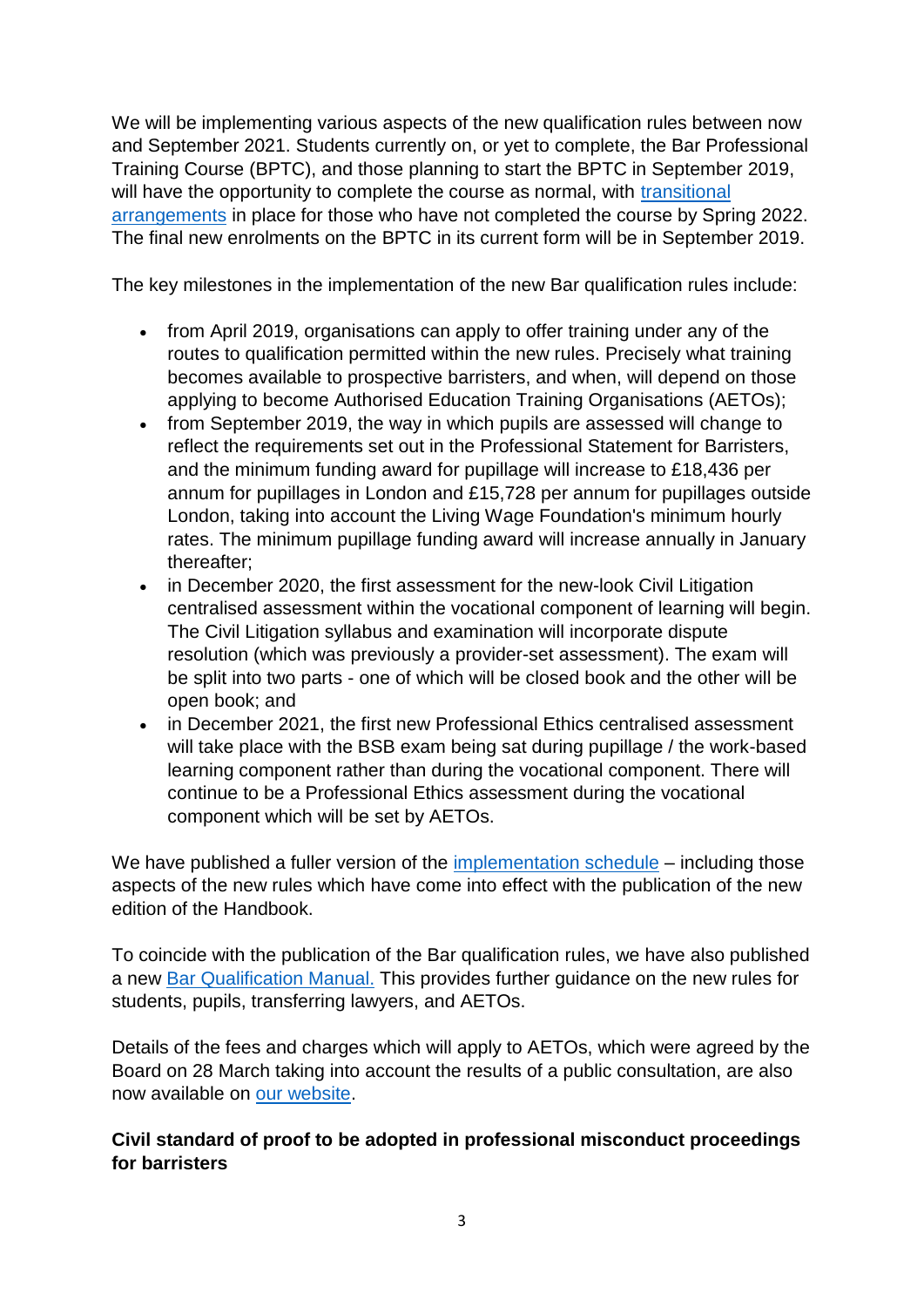The new edition of [the BSB Handbook](https://www.barstandardsboard.org.uk/regulatory-requirements/bsb-handbook/the-handbook-publication/) published this month adopts the civil standard of proof for professional misconduct proceedings arising from alleged breaches of the Code by barristers occurring after 31 March.

The standard of proof will change from the criminal standard ("beyond reasonable doubt" or "satisfied so as to be sure") to the civil standard ("on the balance of probabilities" or "more likely than not") for conduct that occurs from 1 April. The criminal standard will continue to be applied to alleged professional misconduct that occurred before that date.

This change comes after a public consultation in 2017 and will bring the Bar's disciplinary arrangements in line with those of other professional regulators. It is an important moment in the ongoing modernisation of our regulatory arrangements. It means that the public and the profession can continue to have confidence that our disciplinary proceedings are robust, thorough and fair to all concerned.

# **BSB signs Memorandum of Understanding with the Inns of Court**

At our Board meeting last month, we signed a [Memorandum of Understanding](https://www.barstandardsboard.org.uk/media/1982050/mou_bsb-inns_of_court.pdf)  [\(MOU\)](https://www.barstandardsboard.org.uk/media/1982050/mou_bsb-inns_of_court.pdf) with the Inns of Court. It recognises the vital role that the Inns will continue to have in the education, training and qualification of barristers in England and Wales following the launch of our [new Bar qualification rules.](https://www.barstandardsboard.org.uk/media-centre/press-releases-and-news/regulator-agrees-new-bar-training-rules/)

The MOU sets out the roles and responsibilities of the BSB and the Inns in relation to aspects of the education, training and qualification of barristers in England and Wales prior to them being Called to the Bar. In particular, the MOU is concerned with:

- student membership of an Inn;
- the administration of fit and proper person checks both upon admission to an Inn as a student member and again, before being Called to the Bar;
- the conduct of student members of an Inn; and
- the provision of professional development events known as "Qualifying" Sessions" in line with an agreed framework.

We have also published a new edition of our Handbook which will see new qualification rules come into force. The new rules, which were approved last month by the Legal Services Board, are designed to ensure that training to become a barrister is more accessible, affordable and flexible whilst maintaining the high standards of entry expected at the Bar.

### **Have we got correct details of your practice address?**

Please ensure that you have given us your correct practice address in accordance with rS69 of our Handbook. If your practice address changes, you must tell our Records Department within 28 days.